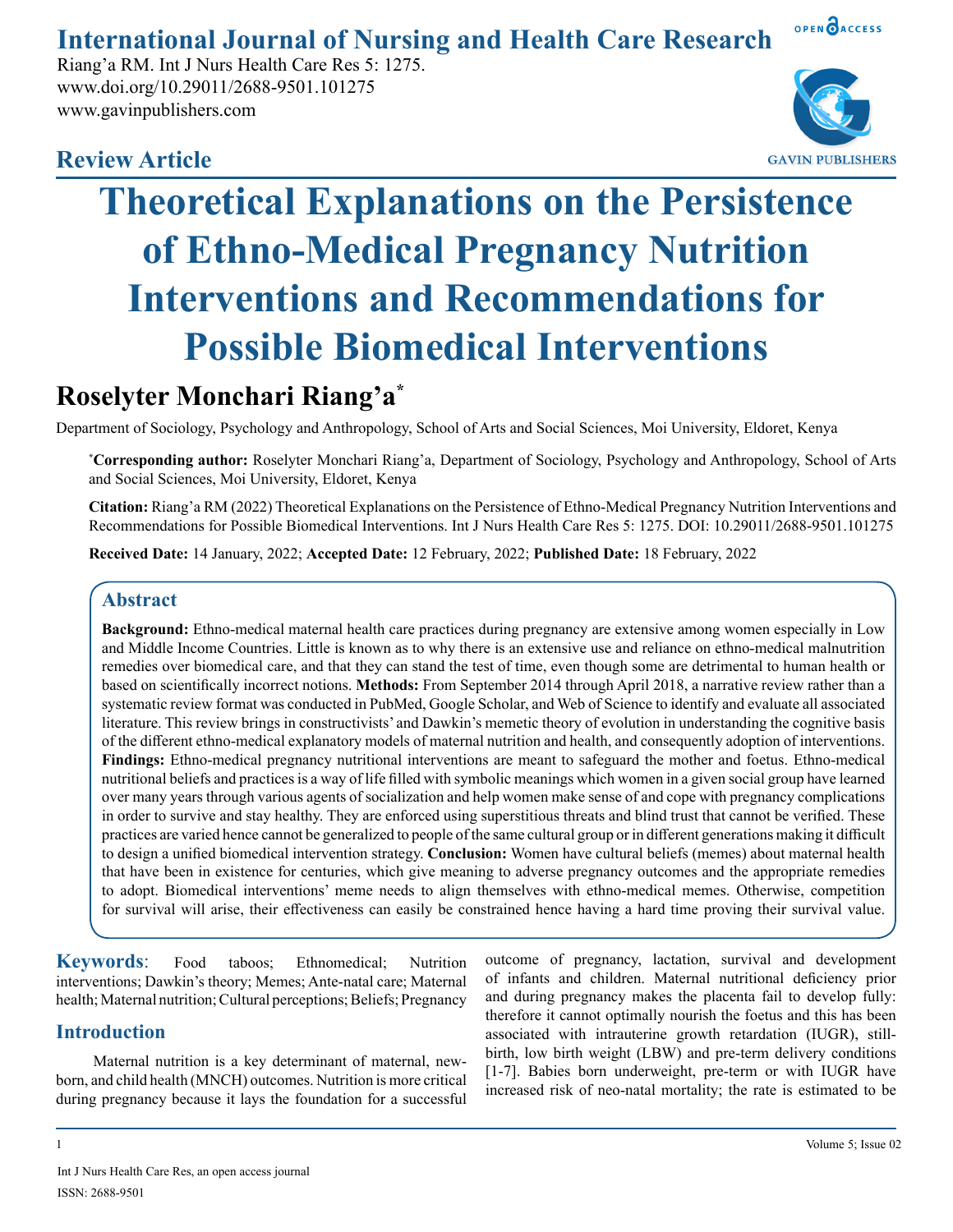2.6 million per year globally [8]. Studies have further established that unbalanced nutrition, including restrictions on or excessive calorie consumption, or a lack of adequate micronutrient intake, can negatively affect reproductive health including complications during pregnancy and delivery and can even cause maternal death [9-11]. Maternal anaemia, for instance, is associated with increased risks of postpartum haemorrhage (PPH) [5], which is the leading cause of maternal mortality worldwide.

Due to multiple long-term, inter-generational effects associated with maternal malnutrition, several interventions have been designed to improve maternal nutrition. These interventions are designed to address the immediate (inadequate dietary intake as well as disease) and underlying (household food security, maternal and child care, health services and the environment) causes of malnutrition in women. The major focus of maternal nutritional interventions globally recommended by WHO [11] is to promote a healthy diet by increasing the diversity and amount of foods consumed; promote adequate weight gain through sufficient and balanced protein and energy intake; and promote consistent and continued use of micronutrient supplements, food supplements or fortified foods [11]. The immediate (inadequate dietary intake as well as disease) and underlying (household food security, maternal and child care, health services and the environment) causes of malnutrition. *Nutrition education and counselling* is the most widely used strategy, approved by the WHO, to improve the nutritional status of women during pregnancy [11]. The strategy focuses primarily on: promoting a healthy diet by increasing the diversity and amount of foods consumed; promoting adequate weight gain through sufficient and balanced protein and energy intake; and promoting the consistent and continued use of micronutrient supplements, food supplements or fortified foods. Hence, counselling on healthy eating and keeping physically active during pregnancy is recommended for women, to stay healthy and to prevent excessive weight gain. In undernourished populations, nutrition education on increasing daily energy and protein intake is recommended for pregnant women to reduce the risk of low birth weight.

Studies have confirmed that with the effective implementation of and compliance with these interventions, maternal nutrition is improved. Available evidence suggests that nutrition education and counselling may support optimal gestational weight gain (i.e. neither insufficient nor excessive), reduce the risk of anaemia in late pregnancy, increase birth weight, and lower the risk of preterm delivery [12]. This will consequently reduce infant and child mortality, improve physical and mental growth and development, and improve maternal health and pregnancy outcomes [3,13-17].

However, despite the proven efficacy of the WHOrecommended interventions, the intended outcomes and associated health indicators have been less successful than hoped in most LMICs. Even though a number of personal, environmental and programmatic factors have been established to cripple effectiveness of WHO-recommended interventions [18-23] studies from developing countries have established coverage and adherence as one of major challenges to the effectiveness [19,21,24,25]. Frequency of access to care and gestational age at booking the first ANC appointment have also been established as an impediment to the implementation of nutrition interventions in some regions [18,20]. In places where there was high adherence to WHO-recommended interventions, most women were initiated these interventions after 12 and 16 weeks of gestation, respectively, well after the recommended time period affecting the efficacy of interventions [18].

In contrast to the limited reach to biomedical maternal care for nutrition interventions, Ethnomedical maternal health care remedies and practices during pregnancy are extensive among African women as in many other LMICs. Studies for instance established that women of childbearing age position themselves towards pluralistic nutritional knowledge which dominate their practices, rather than just towards medical nutrition logic [26]. It is also highly unlikely that these traditional maternal beliefs and practices will fade away any time soon. Even after migration to urban areas and other countries, studies have shown that immigrants maintain their cultural beliefs and practices during pregnancy and childbirth, even if they are based on scientifically incorrect premises and may to some extent be detrimental to their health [27-30]. For the interventions to effectively address maternal malnutrition, programme designers and implementers need to not only understand ethno-medical beliefs and practices, but also why these are highly valued, and can stand the test of time even if they are based on scientifically incorrect assumptions and in some cases may be detrimental to the health of pregnant women. This could be a good entry point in bringing change to intervention design hence need for this review.

#### **Methods**

This review was conducted to provide an overview of the key literature in this area and was guided by Dawkin's theory of cultural evolution [31] to understand why there is an extensive use and reliance on ethno-medical maternal nutrition remedies, which persist for generations, even though some are detrimental to human health or based on scientifically incorrect notions. From September 2014 through April 2018, the author conducted a review and synthesis of the peer-reviewed and grey literature based on experts' knowledge of the literature and a search of scholarly databases. To capture the multidisciplinary swath of research on the subject, the investigator used PubMed, Google Scholar, and Web of Science. Given the broad scope of this field, the decision was taken to perform a narrative review rather than employing a systematic review format to identify and evaluate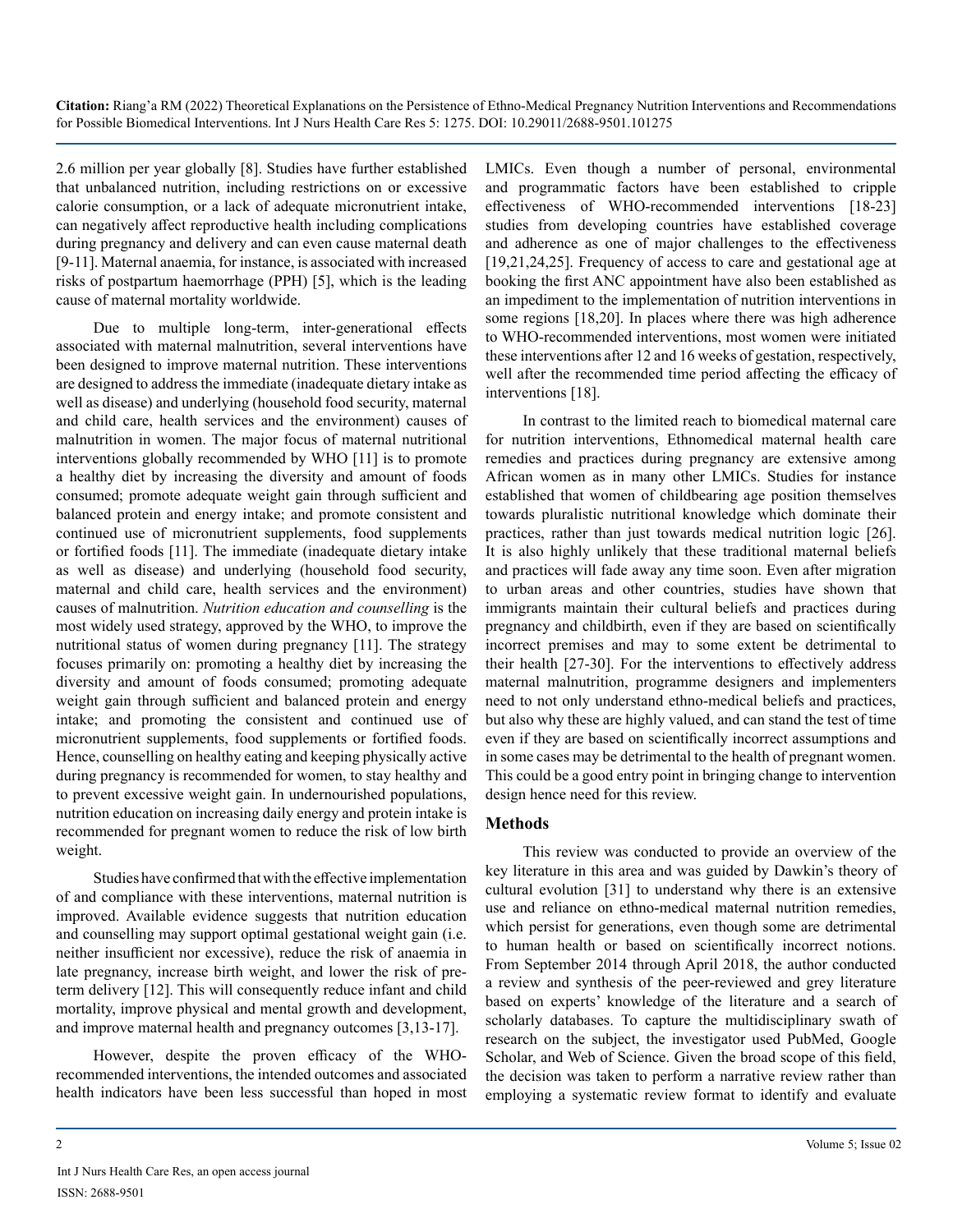all associated literature. Only articles published in English were considered for this review. While not systematic, this review was intended to provide an overview of the literature as well as practical and theoretical linkages between maternal beliefs and how the appropriate remedies adopted promote persistence of these practices.

# **Literature Findings on Ethno-Medical Perspectives of Maternal Malnutrition-Related Health Outcomes and Health Interventions**

Pregnancy is a life stage associated with several cultural beliefs related to appropriate behavior and nutrition to achieve a positive outcome. For instance, in most societies the mother's eating habits are believed to impact the health and wellbeing of both the mother and the developing foetus. Some foods are believed to have a positive impact, while others may have a negative impact. As a result, many cultures observe nutritional do's and don'ts during pregnancy as a precaution to safeguard the health and wellbeing of the foetus and the pregnant woman for various reasons:

#### **To facilitate easy birth**

Some food is believed to make delivery easier, and women are encouraged to eat plenty of it. A study by Liamputton [32] established that pregnant women in Northern Thailand are advised to eat pak plang*,* a vine-like green vegetable. This vegetable is slippery in texture, hence symbolically believed to make the baby slip out easily and fast during birth. In Kenya and Ghana, pregnant women are also encouraged to consume green leafy vegetables because they are believed to "add blood" that is associated with an easy birth [26,33], whereas, in other communities women are recommended to eat red soil (pica) because it is believed to have iron [33]. In contrast, in Zambia M'soka [34] established that pregnant women were discouraged from consuming okra (a slimy vegetable when cooked) because it is associated with excessive salivation of the child.

Some foods are discouraged during pregnancy because they are believed to cause abstracted or prolonged labour or postpartum complications. In Northern Thailand, for instance, pregnant women are told to consume only half a banana, as eating a whole banana may result in a birth obstruction [32], a similar reason that was established in Kenya for discouraging eggs during pregnancy [33]. Thai women are also discouraged from eating shellfish which is believed to prevent the perineum from drying up properly after birth and to avoid eggplants because they are believed to cause anal pain after birth. In Zambia, M'soka [34] established that it is believed that women who drink alcohol during pregnancy deliver large babies and experience prolonged labour. In The Gambia, eating bread, as well as banana, millet, or groundnut, is believed to potentially lead to problems in labour, and thus their consumption

was discouraged [35]. In other communities, rigorous activities such as lifting heavy objects or doing farm work during pregnancy are seen as harmful as this may lead to miscarriage or stillbirth [32,36].

#### **Safeguard the foetus from malformation**

Some food precautions are believed to safeguard the foetus from malformations. In Northern Thailand, pregnant women are warned against the consumption of spicy hot food as the baby may be born hairless, and are also warned against drinking coffee and tea because they are believed to make the child unintelligent [30]. Similarly, in Zambia, eating eggs during pregnancy is believed to make babies bald and that consuming salt will make the baby's skin rough, hence salt is discouraged [34]. Eating fish during pregnancy was also believed to cause infant abnormalities, such as a large anterior fontanelle [37]. Similarly, among the Fullas in the upper region of The Gambia, it is believed that if catfish are eaten during pregnancy, the mother would give birth to a flaccid, sloppy, dribbling child, eating eggs may result in a mute, dumb or stuttering child, while eating pepper or bitter tomato may give the new-born baby an irritable skin rash [35].

#### **Gendered food taboos**

Other food taboos are based on gender. Some animal organs are reserved for men and must not be consumed by women, whether pregnant or not. Among the Luhya, a community in Kenya, the consumption of eggs is restricted in order to spare chickens, because chicken meat is a delicacy reserved for men and guests [29]. Similarly, among the Kalenjin of Kenya, animal tongue and heart are preserved for men [33].

#### **Misfortune food**

Pregnant women are also considered vulnerable to external attacks that can emanate from humans, nature or supernatural powers, and hence they must be protected from harm by observing certain taboos, rituals, and behaviour. Among the Kalenjin people of Kenya, for instance, Riang'a et al. established that a pregnant woman is not supposed to eat meat of an animal carcass [33,36]. Such meat was believed to possess evil spirits that are transferable when eaten. The meat commonly reported to be avoided is an animal that was slaughtered because it suffered and died from pregnancyrelated complications, such as placental retention, haemorrhage, an abortion or stillbirth. If eaten, it is believed that the "bad blood" that caused such complications is transferred, causing very similar complications to a pregnant woman who consumed it.

#### **Food to counter evil spirits and supernatural powers**

Certain persons in society are believed to have the power, called the "evil eye", foetal malformation or intrauterine diseases which cause abortions. Therefore, pregnant women are protected by taking medicinal herbs or wearing special ornaments to guard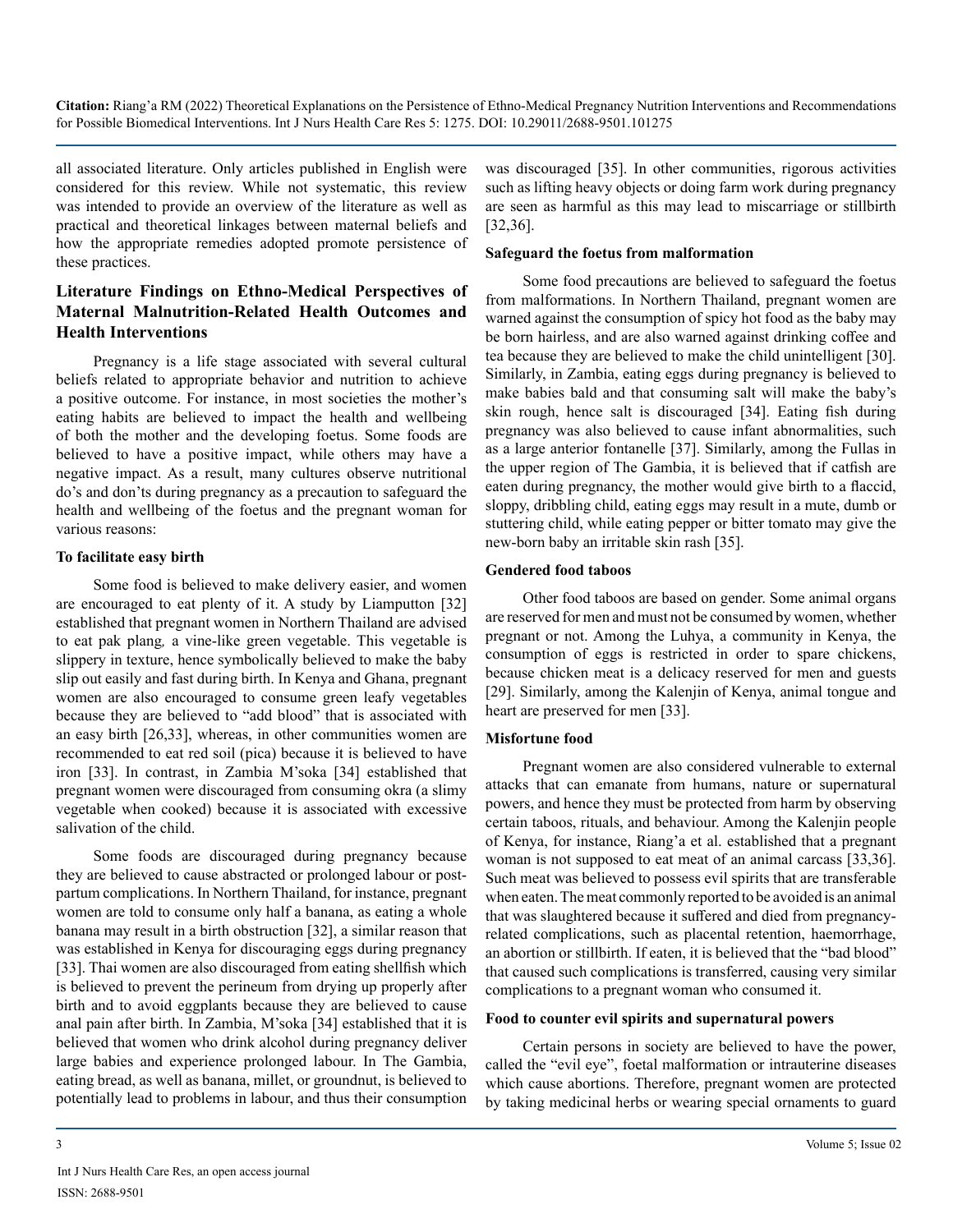them from miscarriage [36,38-40]. Among the Nandi people of Kenya, for instance Hollis [41] established that during pregnancy, Nandi pregnant women underwent a purification ceremony, after which they are assured of a safe and easy birth. If a misfortune occurs after the ritual, the spirits of departed ancestors and adult relatives are appealed to with offerings of animal blood, milk, beer and food to spare the woman.

#### **Use of medicinal herbs and traditional healers**

Studies have shown that many pregnant women seek maternal care and interventions from traditional birth attendants (TBAs) in LMICs. A study by Maimbolwa et al. (2003) in Zambia established that TBAs advised women on the use of traditional medicine, to widen the birth canal and precipitate labour [34,37]. Consumption of traditional herbal medicine during pregnancy in some cultures is encouraged to make the mother and baby strong, as a way of preparing for an easy birth [32,33,36]. Other cultures consume herbs during birth to widen the birth canal and precipitate delivery [34,37]. Consumption of herbal medicine during pregnancy is also used against evil spirits and witchcraft that might cause abortion [38,42], for the treatment of pregnancy-related ailments, discomforts and complications including threatened abortion and postpartum haemorrhage [38,42,43].

# **Critical Discussion: Understanding the Persistence of Ethno-Medical Maternal Care Practices: Dawkin's Memetic Theory**

Dawkin's theory of cultural evolution [31] is used in this review to understand why there is an extensive use and reliance on ethno-medical remedies, which persist for generations, even though some are detrimental to human health or based on scientifically incorrect notions. Understanding this persistence and mode of transmitting these beliefs is important in creating an entry point for an integrative intervention of the two systems of maternal nutrition (ethno-medical and biomedical).

Memetic theory is a new face of the Darwinian theory of evolution which presents themes of recent evolutionary thought and offers a new world view. Evolutionary biologist Richard Dawkins [44] launched the concept 'meme' in his book *The Selfish Gene* where he relates "memes" to "genes"; he floats the term "meme" (short for Greek word "mimeme") for the cultural equivalent of "gene". Dawkins (2008:192) defines a meme as "A unit of cultural transmission or a unit *of imitation*."

A meme is an idea or an entity that is capable of being transmitted from one brain to another. In other words, a meme is an element of culture that may be considered to be passed on by non-genetic means. It can be equated for instance to cultural expressions such as tunes, ideas, catch-phrases, diet, clothes, fashions, hit songs, and ways of making pots or of building arches. In his memetic theory, Dawkins relates cultural evolution directly to genetic evolution processes, and he came up with various principles to explain the evolution and transmission of memes which has been adopted in this review to understand as to why ethno-medical care practices, dominate people's attention and to find out why it has a great psychological appeal' (the survival value) over biomedical interventions as presented in Figure 1.



**Figure 1:** Framework of persistence of Ethno-medical maternal care interventions (own figure based on Dawkin's concepts).

It is argued that ethno-medical beliefs can be considered 'memes', and just like genes they replicate themselves over time. They are replicators in the sense they have a system of inheritance. Knowledge of these systems is passed on from generation to generation through several media of socialization such as parents, relatives, peers and local leaders among others. When the new generations grow up, they tend to imitate what they learned from these media. Different factors contribute to their survival value as presented in Figure 1 and briefly discussed below.

## **Evolution and Transmission of Ethno-Medical Interventions (Copying Fidelity)**

Ethno-medical beliefs and practices are a way of life a lifestyle with shared rules and rituals full of symbolic meaning for a social group. It is a group's way of making sense of the events in their life and appropriate copying mechanisms to adopt in order to survive, stay healthy and well. These ethno-medical customs are very diverse and they include many ideas and beliefs about food to be eaten or avoided, medicinal herbs to use, meanings of some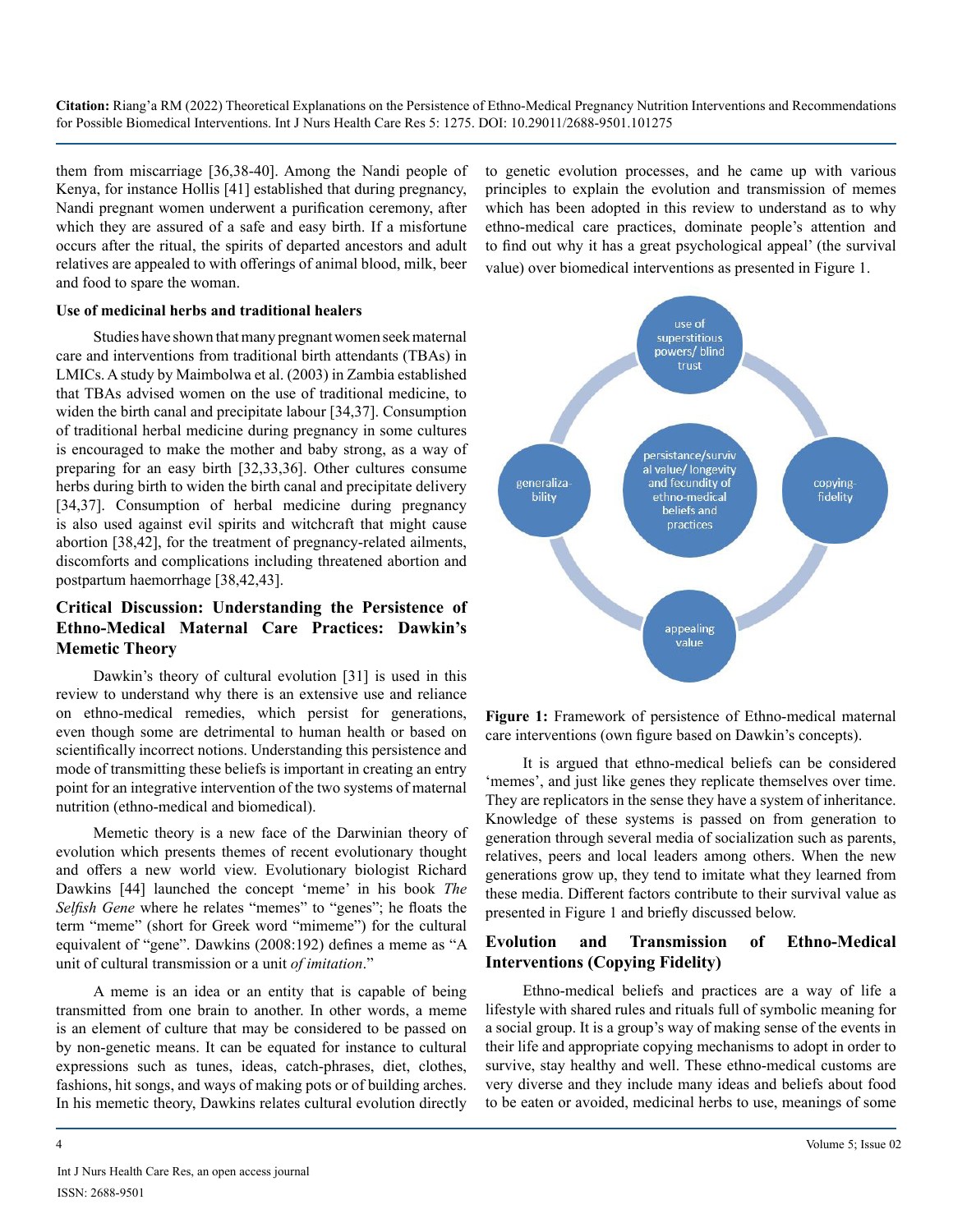signs and symptoms of pregnancy, recommended and restricted activities, how to relate to evil/witch people in the society, ancestors and supernatural forces. These and many more human behaviours and products of behaviour form a complex informal system of adoption [44-46].

These ethno-medical customs thus comprise a complex pool of ideas, techniques, strategies and rules developed over many generations and are transmitted from one generation to another (cultural transmission). Each generation has to learn the basic survival techniques of pregnancy from the previous generation through the process of cultural transmission. Therefore, many of the strategies used by the women in these studies to cope with pregnancy complications are based on the knowledge and skills that they have learned over many years since they were children when they were growing up. For this reason, if a woman is abandoned by the group or leaves her group and joins another one, she would find it almost impossible to unlearn all these beliefs or learn new knowledge through trial-and-error learning within a short timeframe and apply it in her life – which explains why immigrants tend to carry and keep their cultural identities to new countries [27-30]. This also explains why these ethno-medical systems have survived over many generations and periods of time.

#### **Appealing value of ethno-medical interventions**

Some customs have direct intended benefit to the women which is scientifically verifiable, for example consumption of green leafy vegetables to increase blood volume (iron), eating starchy food to increase energy or avoiding bending for long hours to prevent lower abdominal pain.

Other ethno-medical interventions, though based on "irrational" scientifically unverifiable theories, also have unconscious or unintended, adaptive significance that is very attractive to the people in the society. For instance, the true significance of the taboo of not eating dead meat is to prevent contamination, especially if the animal died out of a dangerous contagious disease rather than the purported reason of "you will die like that animal" [36] that can lead to nutrient losses and in turn, cause reduced dietary intake. In another instance, relating miscarriage and other pregnancy complications to "evil eye" or "witchcraft" is a way of controlling the geographical mobility of a pregnant woman that might expose her to contracting communicable diseases [36]. A taboo against consuming excess salt because it will make the child's skin crack is a way of restricting excessive salt intake, which could help in reducing the risk of hypertension and water retention in pregnant women and thus in reducing the complications of pregnancy and childbirth [32]. However, these women do not justify these practices in medical terms. When a belief works as a metaphor for social problems, this positive biological feedback may have contributed towards the selective retention of these practices over a long period of time.

Ethno-medical customs do not always promote human well-being. Women do not inevitably make maximally adaptive responses or wise healthy choices. Some cultural interventions tend to have maladaptive effects, which are detrimental to women's health. In this review for instance, pregnant women were recommended to eat red soil (*pica*) because it is believed to have iron [36]. Similarly, women are discouraged from consuming food that has high nutritional value and readily available at affordable cost such as eggs [29,33,34] okra [34], bread, tomatoes, banana, millet, or groundnut [35] among others because they are associated with culturally perceived negative effects to pregnancy.

### **Variability/Complexity, Generalizability and Change in Ethno-Medical Customs (Copying Fidelity)**

Just like genes, ethno-medical customs evolve, that is, they undergo directed adaptive changes in response to environmental pressures and challenges through varied mechanisms. This means that what was applicable in the past might not be exactly the same as it is today. Furthermore, just as the genetic pool of populations contains varied genotypes, some which may prove over time to be more adaptive than others to the environmental changes, so the informal pool of ethno-medical customs contains considerable variations. One reason for variation is that each person learns and replicates what he or she is taught in imperfect ways. Especially young people reinterpret rules they have learned from their elders in terms of their own experiences and problems. This is made possible through the "human capacity for culture and learning". For instance, in this review, it was established that among the Kalenjin Community of Kenya, it is believed that the effect of eggs is more severe at certain stages of pregnancy although the stages reported differed, varying from before 6-7 months to 6 months onwards [33].

Changes occur also through selective retention of new ideas and techniques that promote the effectiveness of the group or of the individual in dealing with problems, including the situation that threaten the intergeneration of the group and the self. These new ideas and techniques may be innovated within the group's ecological systems. For example, some respondents reported that if it is essential that a woman eats eggs (e.g due to hospital recommendations or pregnancy "urges") she should mix them with other food such as chapati (flat round shallow fried substance made from wheat flour, salt, sugar and oil) or vegetables, for this is believed to neutralize the effect associated with eggs [33].

However, frequent adaptation extends beyond ecological systems of the group. In many cases they are borrowed from neighbouring groups, travellers, or biomedical intervention strategies. It usually involves adjustments and changes that tend to increase the group's security, maintain the community's physical and emotional health, and protect the individual and defend the ego.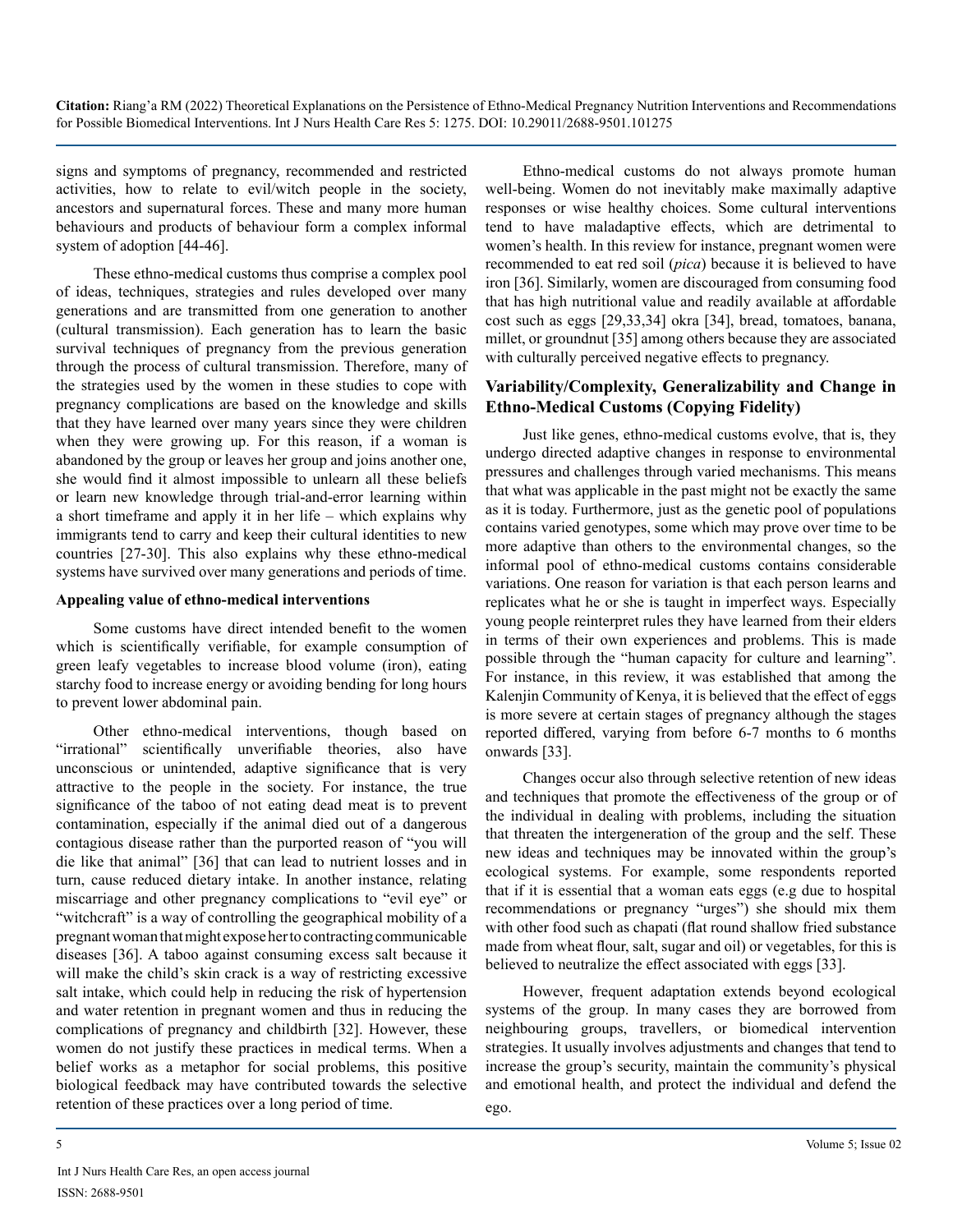#### **Generalizability**

People have at their disposal diverse sets of knowledge, skills and ideas of interpreting and adopting to the learned ethno-medical customs. Thus, some behavioural adaptations to ethno-medical customs are specific to the individual, regardless of cultural background, leading to a cultural complex pool of ideas, techniques, strategies and rules that keep on changing over generations, hence cannot be generalized to people of the same cultural group or in different generations. For instance, it is noted that in Thailand, women are encouraged to consume vegetables that are slippery in texture to facilitate easy birth whereas in Zambia [34] pregnant women were discouraged from consuming slimy vegetables for its negative outcome to the child. Similarly, eating eggs during pregnancy is discouraged for varied reasons across cultures: Among the Fullas in the upper region of The Gambia, eating eggs during pregnancy is believed to result in a mute, dumb or stuttering child [35], in Zambia eating eggs during pregnancy is believed to make babies bald [34] where as in Kenya among the Kalenjin Community eggs make foetus grow big leading to abstracted labour [33] and among the Luhyas of Kenya eggs are restricted in order to spare chickens for men and guests [29].

This makes it even more complex because biomedical interventions cannot design a unified intervention strategy to address different individuals in one community and in different generations.

#### **Use of superstitious powers/ blind trust**

Another factor that has been very effective in enforcing ethno-medical practices is the threat of using superstitious powers that cannot be measured or evaluated. This is an idea that enhances greater psychological indoctrination in people's minds. Some beliefs such as that stillbirth is believed to be caused by ancestral spirits or spirits of a dead animal [36], eating eggs will cause obstructed labour [33] or evil eyes and witchcraft [36,38-40] can cause neonatal death, have a deep psychological impact such that no one would wish to face the consequences. These superstitious beliefs have been reinforced by another complex meme called *faith*. Expectant women blindly trust these taboos even in the presence of scientific evidence presented by nutritional education programmes. The blind faith secures its own perpetuation by the simple unconscious expedient of discouraging rational enquiry of these superstitions.

On the other hand, ethno-medical interventions are reinforced by different *agents and mechanisms* such enforcing fear, or being punished by elders and midwives during birth or losing a marriage for being childless through still birth. In other words, it is a practice into which a woman enters involuntarily and constrains her agency.

However, when environmental change or alteration occurs, for example through an intervention, we expect humans to respond rapidly and flexibly by changing their behaviour. Many change processes, however, tend to have long timeframes, often spanning one generation or more.

#### **Limitations and Strengths of the Study**

The author used a traditional, as opposed to systematic, review process in order to research and write this manuscript. As such, the theoretical and practice cases presented in the text should be considered illustrative examples rather than a comprehensive review of the theory and practice related to nutritional believes and practices during pregnancy.

## **Conclusion**

From the above, it can be concluded that people are not a "tabula rasa". They have cultural beliefs and values about pregnancy, health and food, which give meaning to adverse pregnancy outcomes. These meanings direct women to the appropriate remedies and behaviours to adopt in order to safeguard their pregnancy and ensure a healthy outcome. Biomedical interventions also have built in "memes". The newly introduced (biomedical) intervention embodies memes that may agree or conflict with incumbent memes that have been in existence for centuries hence competition for survival arises. New memes may have a hard time proving their survival value. When interventions include limited and generalized nutritional strategies without taking into account the dominant memes, their effectiveness can easily be constrained or reduced. Therefore, it is crucial that local beliefs, norms and practices in relation to pregnancy, health and nutrition are understood and inform intervention design and implementation together with other relevant factors in the context of application.

#### **Acknowledgment**

The author wishes to acknowledge Prof. Dr. Cees Hamelink and Prof. Jacqueline Broerse both of Vrije Universiteit Amsterdam, The Netherlands and Prof. Anne Nangulu of Bomet University, Kenya for their academic mentorship in the writing of this review and whose contributions enriched the content of this article.

# **Funding**

This review was supported by "A Sustainable Approach to Livelihood Improvement" (ASALI) Project (https://acwfs. vu.nl/en/research/themes/inequality-in-food-security/projects/ sustainable-livelihood/index.aspx). This financial support proved fundamental to the design of the study and the writing of this manuscript.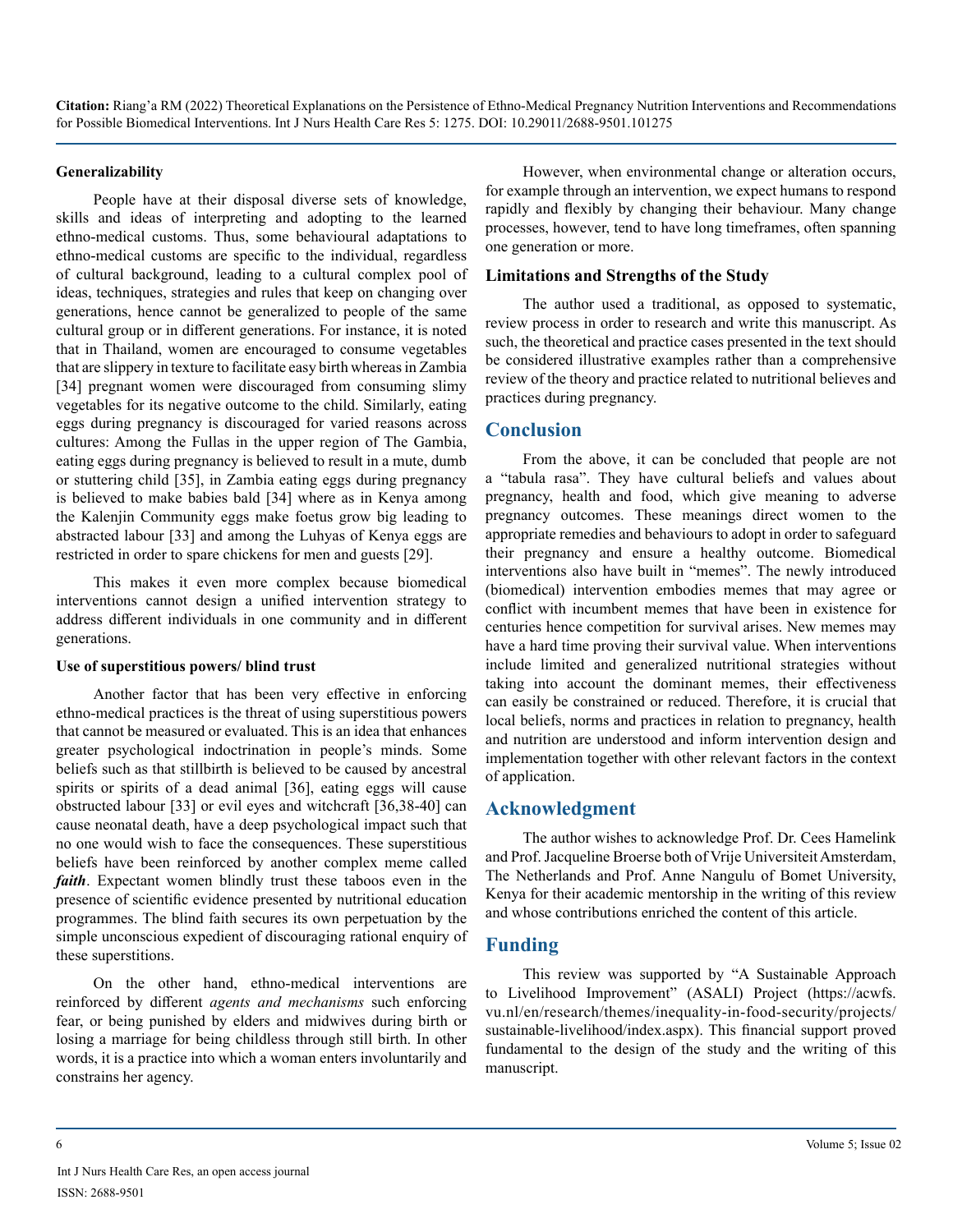## **References**

- **1.** [Abu-Saad K, Fraser D \(2010\) Maternal nutrition and birth outcomes.](https://pubmed.ncbi.nlm.nih.gov/20237078/) [Epidemiol Rev 32: 5-25.](https://pubmed.ncbi.nlm.nih.gov/20237078/)
- **2.** [Che L, Yang ZG, Xu MM, Xu SY, Che LQ, et al. \(2017\) Maternal](https://europepmc.org/article/MED/28245787) [nutrition modulates fetal development by inducing placental efficiency](https://europepmc.org/article/MED/28245787)  [changes in gilts. BMC Genomics. 18: 1-14.](https://europepmc.org/article/MED/28245787)
- **3.** [Bailey RL, Dodd KW, Gahche JJ, Dwyer JT, McDowell MA, et al. \(2010\)](https://pubmed.ncbi.nlm.nih.gov/19923379/)  [Total folate and folic acid intake from foods and dietary supplements in](https://pubmed.ncbi.nlm.nih.gov/19923379/) [the United States: 2003-2006. Am J Clin Nutr 91: 231-237.](https://pubmed.ncbi.nlm.nih.gov/19923379/)
- **4.** [Khan KS, Wojdyla D, Say L, Gulmezoglu AM, Van Look PF \(2006\)](https://pubmed.ncbi.nlm.nih.gov/16581405/) [WHO analysis of causes of maternal death: a systematic review.](https://pubmed.ncbi.nlm.nih.gov/16581405/) [Lancet 367: 1066-1074.](https://pubmed.ncbi.nlm.nih.gov/16581405/)
- **5.** [Nair M, Choudhury MK, Choudhury SS, Kakoty SD, Sarma UC, et](https://gh.bmj.com/content/1/1/e000026) [al. \(2016\) Association between maternal anaemia and pregnancy](https://gh.bmj.com/content/1/1/e000026)  [outcomes: a cohort study in Assam, India. BMJ Glob Heal 1: e000026.](https://gh.bmj.com/content/1/1/e000026)
- **6.** [Stein AD, Ravelli ACJ, Lumey LH \(1995\) Famine, third-trimester](https://pubmed.ncbi.nlm.nih.gov/7721275/)  [pregnancy weight gain, and intrauterine growth: The dutch famine](https://pubmed.ncbi.nlm.nih.gov/7721275/)  [birth cohort study. Hum Biol 67: 135.](https://pubmed.ncbi.nlm.nih.gov/7721275/)
- **7.** [Wu G, Bazer FW, Cudd TA, Meininger CJ, Spencer TE \(2004\) Maternal](https://pubmed.ncbi.nlm.nih.gov/15333699/)  [nutrition and fetal development. J Nutr 134: 2169-2172.](https://pubmed.ncbi.nlm.nih.gov/15333699/)
- **8.** [Wardlaw T, Amouzou A, Carvajal L, Dwivedi A, Hug L, et al. \(2014\)](https://www.unicef.org/reports/committing-child-survival-promise-renewed)  Committing to Child Survival [: A Promise Renewed. UNICEF Progress](https://www.unicef.org/reports/committing-child-survival-promise-renewed)  [Report 2014.](https://www.unicef.org/reports/committing-child-survival-promise-renewed)
- **9.** [Arendt E, Singh NS, Campbell OMR \(2018\) Effect of maternal height](https://pubmed.ncbi.nlm.nih.gov/29408912/)  [on caesarean section and neonatal mortality rates in sub-Saharan](https://pubmed.ncbi.nlm.nih.gov/29408912/)  [Africa: An analysis of 34 national datasets. Bhutta ZA, editor. PLoS](https://pubmed.ncbi.nlm.nih.gov/29408912/)  [One 13: e0192167.](https://pubmed.ncbi.nlm.nih.gov/29408912/)
- **10.** [Villar J, Valladares E, Wojdyla D, Zavaleta N, Carroli G, et al. \(2006\)](https://pubmed.ncbi.nlm.nih.gov/16753484/)  [Caesarean delivery rates and pregnancy outcomes: the 2005 WHO](https://pubmed.ncbi.nlm.nih.gov/16753484/)  [global survey on maternal and perinatal health in Latin America.](https://pubmed.ncbi.nlm.nih.gov/16753484/)  [Lancet 367: 1819-1829.](https://pubmed.ncbi.nlm.nih.gov/16753484/)
- **11.** [World Health Organization. Essential Nutrition Actions: Improving](https://apps.who.int/iris/handle/10665/84409)  [maternal, newborn, infant and young health and nutrition. Geneva:](https://apps.who.int/iris/handle/10665/84409)  [World Health Organization 2013.](https://apps.who.int/iris/handle/10665/84409)
- **12.** [Girard AW, Olude O \(2012\) Nutrition Education and Counselling](https://pubmed.ncbi.nlm.nih.gov/22742611/)  Provided during Pregnancy [: Effects on Maternal , Neonatal and Child](https://pubmed.ncbi.nlm.nih.gov/22742611/)  [Health Outcomes. Paediatr Perinat Epidemiol 26: 191-204.](https://pubmed.ncbi.nlm.nih.gov/22742611/)
- **13.** [Abioye AI, Aboud S, Premji Z, Etheredge AJ, Gunaratna NS, et](https://www.ncbi.nlm.nih.gov/labs/pmc/articles/PMC4877628/)  [al. \(2016\) Iron Supplementation Affects Hematologic Biomarker](https://www.ncbi.nlm.nih.gov/labs/pmc/articles/PMC4877628/)  [Concentrations and Pregnancy Outcomes among Iron-Deficient](https://www.ncbi.nlm.nih.gov/labs/pmc/articles/PMC4877628/)  [Tanzanian Women. J Nutr 146: 1162-1171.](https://www.ncbi.nlm.nih.gov/labs/pmc/articles/PMC4877628/)
- **14.** [Alwan NA, Greenwood DC, Simpson NA, McArdle HJ, Cade JE \(2010\)](https://pubmed.ncbi.nlm.nih.gov/20353456/)  [The relationship between dietary supplement use in late pregnancy](https://pubmed.ncbi.nlm.nih.gov/20353456/)  [and birth outcomes: a cohort study in British women. BJOG 117- 821-](https://pubmed.ncbi.nlm.nih.gov/20353456/) [829.](https://pubmed.ncbi.nlm.nih.gov/20353456/)
- **15.** [Charles DH, Ness AR, Campbell D, Smith GD, Whitley E, et al. \(2005\)](https://pubmed.ncbi.nlm.nih.gov/15787886/) [Folic acid supplements in pregnancy and birth outcome: re-analysis](https://pubmed.ncbi.nlm.nih.gov/15787886/)  [of a large randomised controlled trial and update of Cochrane review.](https://pubmed.ncbi.nlm.nih.gov/15787886/) [Paediatr Perinat Epidemiol 19: 112-124.](https://pubmed.ncbi.nlm.nih.gov/15787886/)
- **16.** [Papadopoulou E, Stratakis N, Roumeliotaki T, Sarri K, Merlo DF, et al.](https://pubmed.ncbi.nlm.nih.gov/22430980/) [\(2013\) The effect of high doses of folic acid and iron supplementation](https://pubmed.ncbi.nlm.nih.gov/22430980/)  [in early-to-mid pregnancy on prematurity and fetal growth retardation:](https://pubmed.ncbi.nlm.nih.gov/22430980/) [the mother-child cohort study in Crete, Greece \(Rhea study\). Eur J](https://pubmed.ncbi.nlm.nih.gov/22430980/) [Nutr 52: 327-336.](https://pubmed.ncbi.nlm.nih.gov/22430980/)
- **17.** [Scholl TO, Hediger ML, Bendich A, Schall JI, Smith WK, et al. \(1997\)](https://doi.org/10.1093/oxfordjournals.aje.a009244) [Use of multivitamin/mineral prenatal supplements: influence on the](https://doi.org/10.1093/oxfordjournals.aje.a009244)  [outcome of pregnancy. Am J Epidemiol 146: 134-141.](https://doi.org/10.1093/oxfordjournals.aje.a009244)
- **18.** [Maina-Gathigi L, Omolo J, Wanzala P, Lindan C, Makokha A \(2013\)](https://pubmed.ncbi.nlm.nih.gov/22907273/)  [Utilization of folic acid and iron supplementation services by pregnant](https://pubmed.ncbi.nlm.nih.gov/22907273/)  [women attending an antenatal clinic at a regional referral hospital in](https://pubmed.ncbi.nlm.nih.gov/22907273/)  [Kenya. Matern Child Health J 17: 1236-1242.](https://pubmed.ncbi.nlm.nih.gov/22907273/)
- **19.** [Hassan HE, Youness EM, Zahran KM, Nady FS \(2015\) Pregnant](https://www.researchgate.net/publication/316392745_Pregnant_Women%27s_Awareness_Intention_and_Compliance_regarding_Folic_Acid_Usage_for_Prevention_of_Neural_Tube_Defects_According_to_Health_Belief_Model_in_Beni-Suef_City)  [Women ' s Awareness , Intention and Compliance regarding Folic](https://www.researchgate.net/publication/316392745_Pregnant_Women%27s_Awareness_Intention_and_Compliance_regarding_Folic_Acid_Usage_for_Prevention_of_Neural_Tube_Defects_According_to_Health_Belief_Model_in_Beni-Suef_City)  [Acid Usage for Prevention of Neural Tube Defects According to Health](https://www.researchgate.net/publication/316392745_Pregnant_Women%27s_Awareness_Intention_and_Compliance_regarding_Folic_Acid_Usage_for_Prevention_of_Neural_Tube_Defects_According_to_Health_Belief_Model_in_Beni-Suef_City)  [Belief Model in Beni-Suef City. Pyrex J Nurs Midwifery 1: 13-26.](https://www.researchgate.net/publication/316392745_Pregnant_Women%27s_Awareness_Intention_and_Compliance_regarding_Folic_Acid_Usage_for_Prevention_of_Neural_Tube_Defects_According_to_Health_Belief_Model_in_Beni-Suef_City)
- **20.** [Niang K, Faye A, Diégane Tine JA, Diongue FB, Ndiaye B, et al.](https://www.scirp.org/journal/paperinformation.aspx?paperid=73237)  [\(2017\) Determinants of Iron Consumption among Pregnant Women in](https://www.scirp.org/journal/paperinformation.aspx?paperid=73237)  [Southern Senegal. Open J Obstet Gynecol 7: 41-50.](https://www.scirp.org/journal/paperinformation.aspx?paperid=73237)
- **21.** [Sushila G, Ritu H, Smiti N, Sonika M \(2013\) To Study Compliance](http://jddtonline.info/index.php/jddt/article/view/520)  [of Antenatal Women in Relation To Iron Supplementation in Routine](http://jddtonline.info/index.php/jddt/article/view/520) [Ante-Natal Clinic At a Tertiary Health Care Centre. J Drug Deliv Ther](http://jddtonline.info/index.php/jddt/article/view/520)  [3: 71-75.](http://jddtonline.info/index.php/jddt/article/view/520)
- **22.** [Mujki A, Todorovi G, Tulchinsky TH \(2009\) Is level of knowledge ,](https://hrcak.srce.hr/file/67667) [attitude and use of folic acid among pregnant women in Croatia a call](https://hrcak.srce.hr/file/67667)  for public health action [? Period Biol UDC 5761. 111: 329-335.](https://hrcak.srce.hr/file/67667)
- **23.** [Nagata JM, Lisa r G, Frances K B \(2004\) Social determinants of iron](https://pubmed.ncbi.nlm.nih.gov/21978181/)  [supplementation among women of reproductive age: A systematic](https://pubmed.ncbi.nlm.nih.gov/21978181/) [review of qualitative data. Matern Child Nutr 8: 1-18.](https://pubmed.ncbi.nlm.nih.gov/21978181/)
- **24.** [Gebreamlak B, Dadi AF, Atnafu A \(2017\) High adherence to iron/folic](https://pubmed.ncbi.nlm.nih.gov/28129344/)  [acid supplementation during pregnancy time among antenatal and](https://pubmed.ncbi.nlm.nih.gov/28129344/)  [postnatal care attendant mothers in Governmental Health Centers in](https://pubmed.ncbi.nlm.nih.gov/28129344/)  .<br>Akaki Kality Sub City, Addis Ababa, Ethiopia: Hierarchical negative [binomial poisson regression. PLoS One 12: 1-11.](https://pubmed.ncbi.nlm.nih.gov/28129344/)
- **25.** [Taye B, Abeje G, Mekonen A \(2015\) Factors associated with](https://pubmed.ncbi.nlm.nih.gov/26090001/) [compliance of prenatal iron folate supplementation among women in](https://pubmed.ncbi.nlm.nih.gov/26090001/)  [Mecha district, Western Amhara: A cross-sectional study. Pan Afr Med](https://pubmed.ncbi.nlm.nih.gov/26090001/)  [J 20: 1-7.](https://pubmed.ncbi.nlm.nih.gov/26090001/)
- **26.** [Aikins A \(2014\) Food beliefs and practices during pregnancy in Ghana:](https://www.tandfonline.com/doi/abs/10.1080/07399332.2014.926902?journalCode=uhcw20)  [implications for maternal health interventions. Health Care Women Int](https://www.tandfonline.com/doi/abs/10.1080/07399332.2014.926902?journalCode=uhcw20)  [9332: 954-972.](https://www.tandfonline.com/doi/abs/10.1080/07399332.2014.926902?journalCode=uhcw20)
- **27.** [Carolan M \(2010\) Pregnancy health status of sub-Saharan refugee](https://pubmed.ncbi.nlm.nih.gov/19121552/)  [women who have resettled in developed countries: a review of the](https://pubmed.ncbi.nlm.nih.gov/19121552/)  [literature. Midwifery 26: 407-414.](https://pubmed.ncbi.nlm.nih.gov/19121552/)
- **28.** [Carolan M, Cassar L \(2010\) Antenatal care perceptions of pregnant](https://pubmed.ncbi.nlm.nih.gov/18653262/)  [African women attending maternity services in Melbourne, Australia.](https://pubmed.ncbi.nlm.nih.gov/18653262/)  [Midwifery 26: 189-201.](https://pubmed.ncbi.nlm.nih.gov/18653262/)
- **29.** [Hill N, Hunt E, Hyrkäs K \(2012\) Somali immigrant women's health care](https://pubmed.ncbi.nlm.nih.gov/22052095/) [experiences and beliefs regarding pregnancy and birth in the United](https://pubmed.ncbi.nlm.nih.gov/22052095/)  [States. J Transcult Nurs 23: 72-81.](https://pubmed.ncbi.nlm.nih.gov/22052095/)
- **30.** [Rice PL, Naksook C \(1998\) The experience of pregnancy, labour and](https://pubmed.ncbi.nlm.nih.gov/10382475/)  [birth of Thai women in Australia. Midwifery 14: 74-84.](https://pubmed.ncbi.nlm.nih.gov/10382475/)
- **31.** Dawkins R (2006) The Selfish Gene. 30th anniv. New york: Oxford University Press; 2006.
- **32.** [Liamputtong P, Yimyam S, Parisunyakul S, Baosoung C, Sansiriphun](https://pubmed.ncbi.nlm.nih.gov/15878429/)  [N \(2005\) Traditional beliefs about pregnancy and child birth among](https://pubmed.ncbi.nlm.nih.gov/15878429/)  [women from Chiang Mai, Northern Thailand. Midwifery 21: 139-153.](https://pubmed.ncbi.nlm.nih.gov/15878429/)